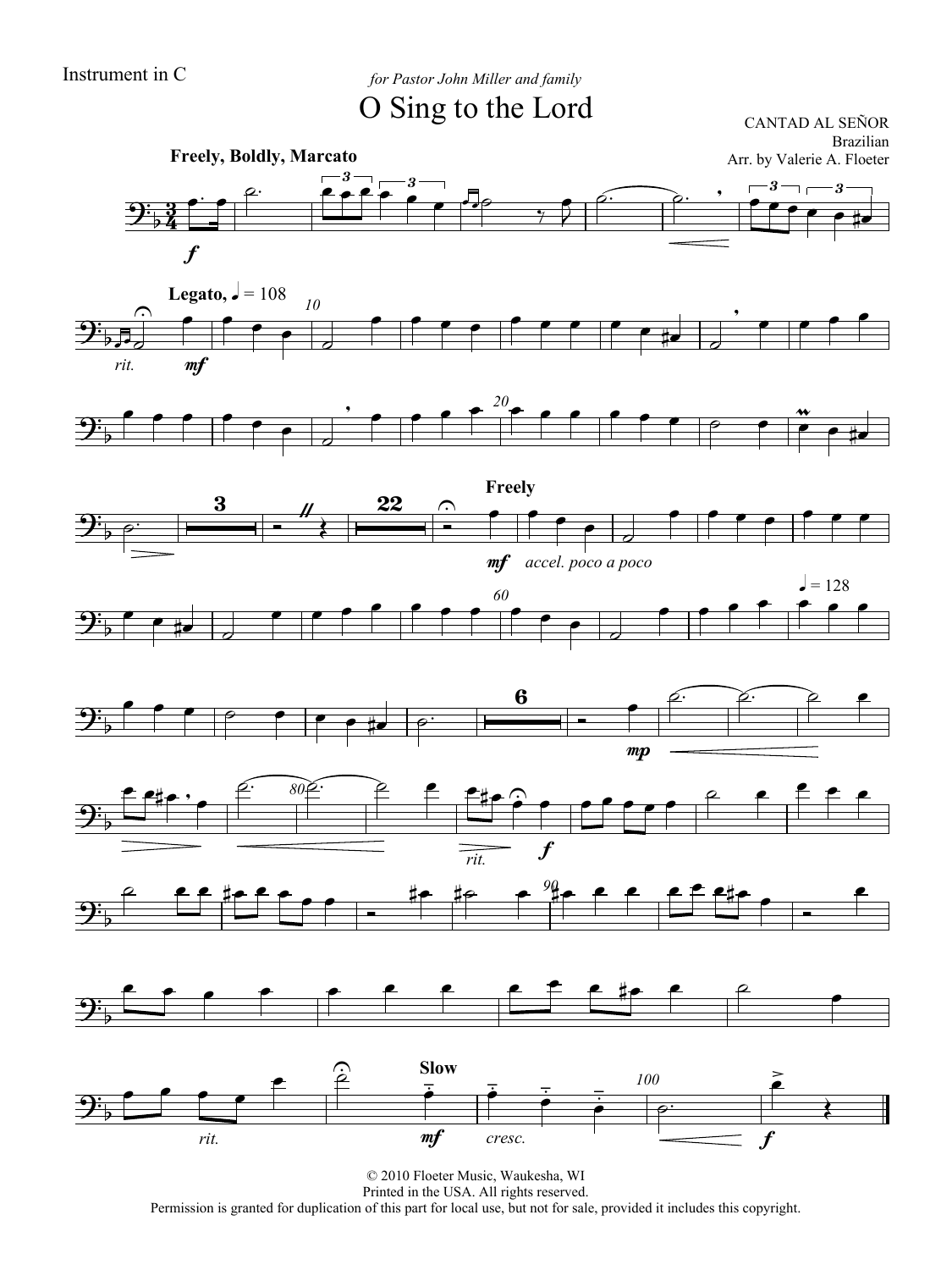Instrument in C From Depths of Woe I Cry to You

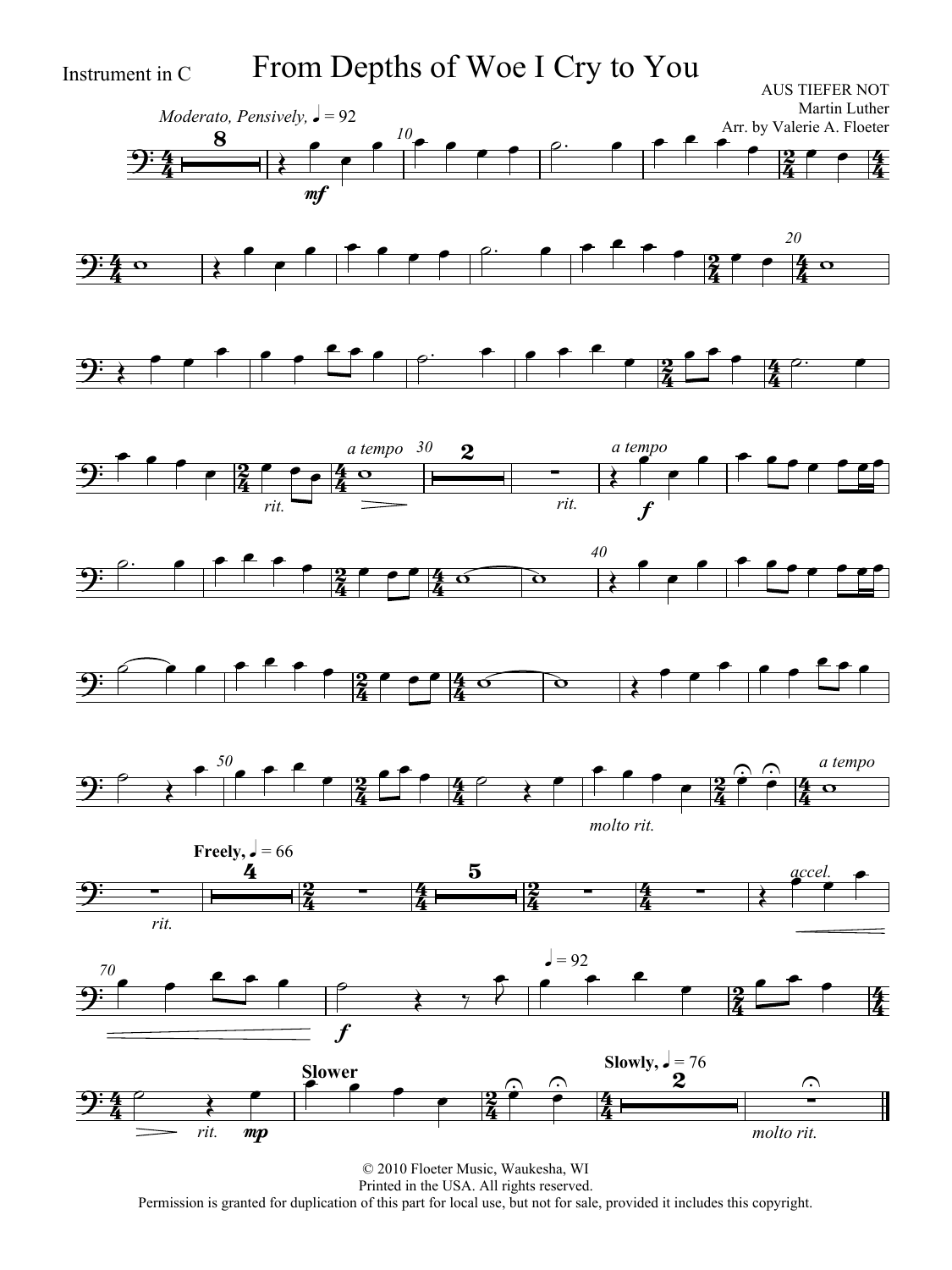Instrument in C God's Own Child, I Gladly Say It

Johann Caspar Bachofen Arr. by Valerie A. Floeter





















Permission is granted for duplication of this part for local use, but not for sale, provided it includes this copyright.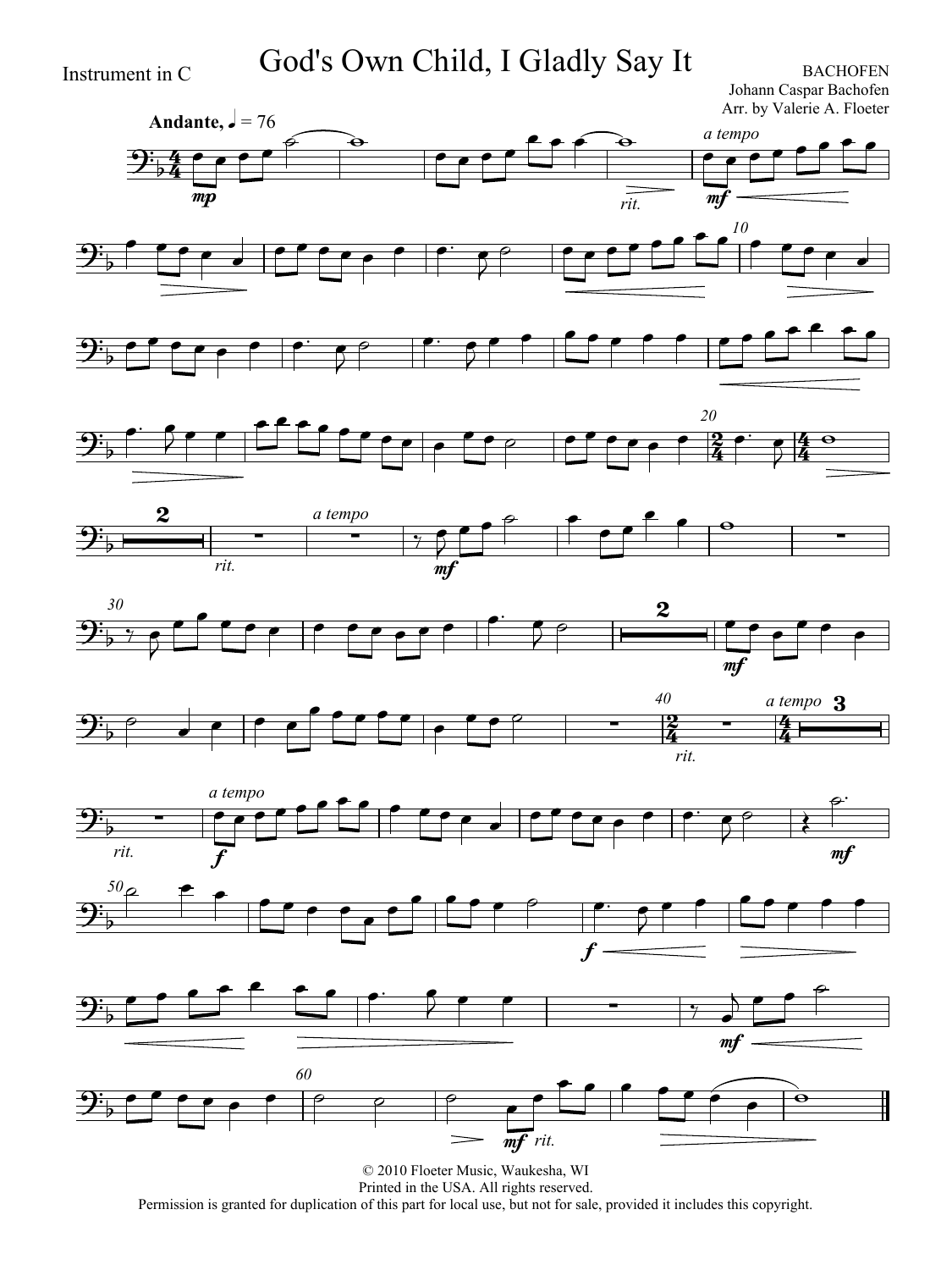## I Love to Tell the Story

Instrument in C

**HANKEY** William G. Fischer Arr. by Valerie A. Floeter

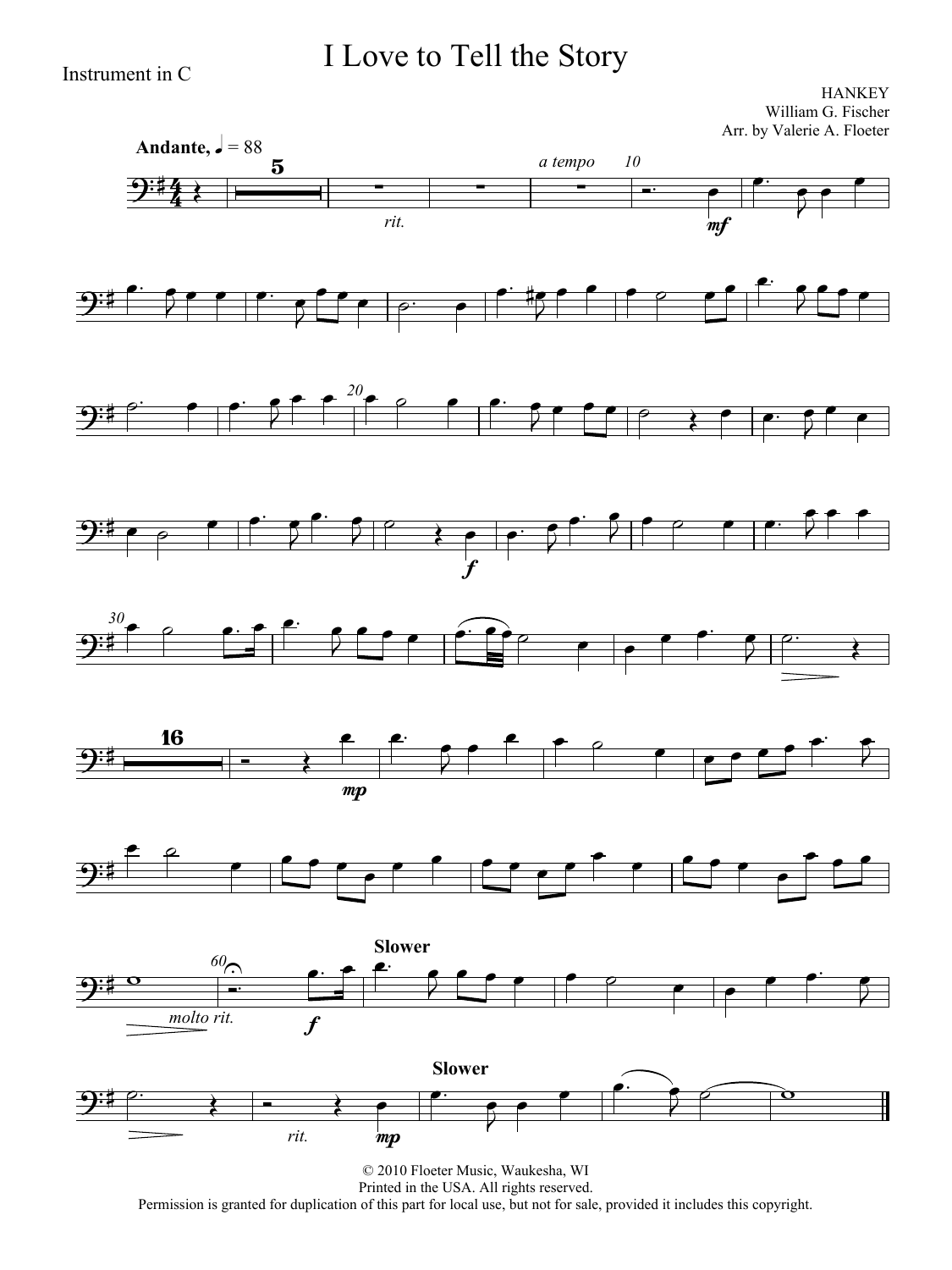#### Lord Jesus Christ, You Have Prepared

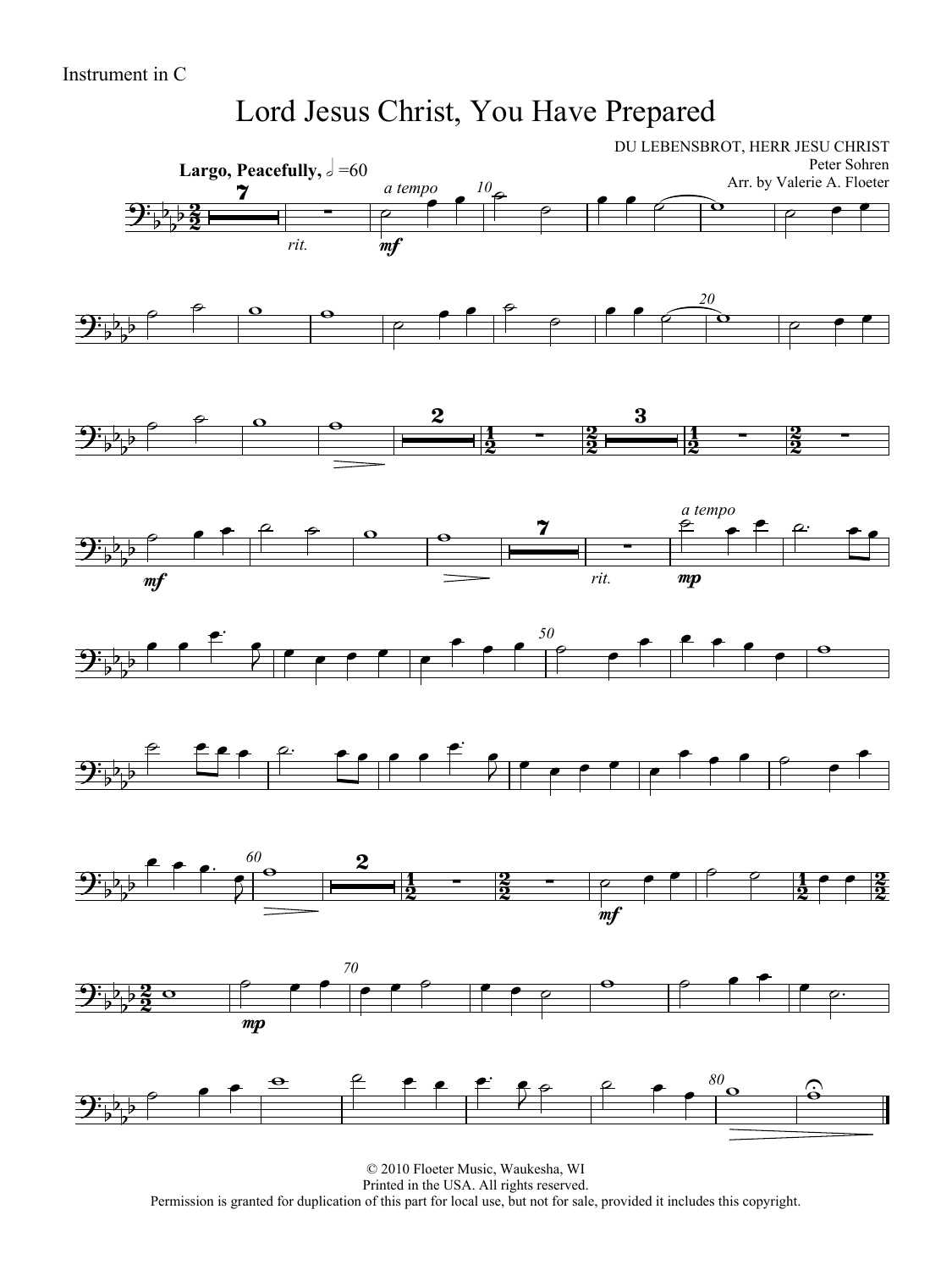# Instrument in C<br>
Once in Royal David's City

IRBY Henry J. Gauntlett Arr. by Valerie A. Floeter

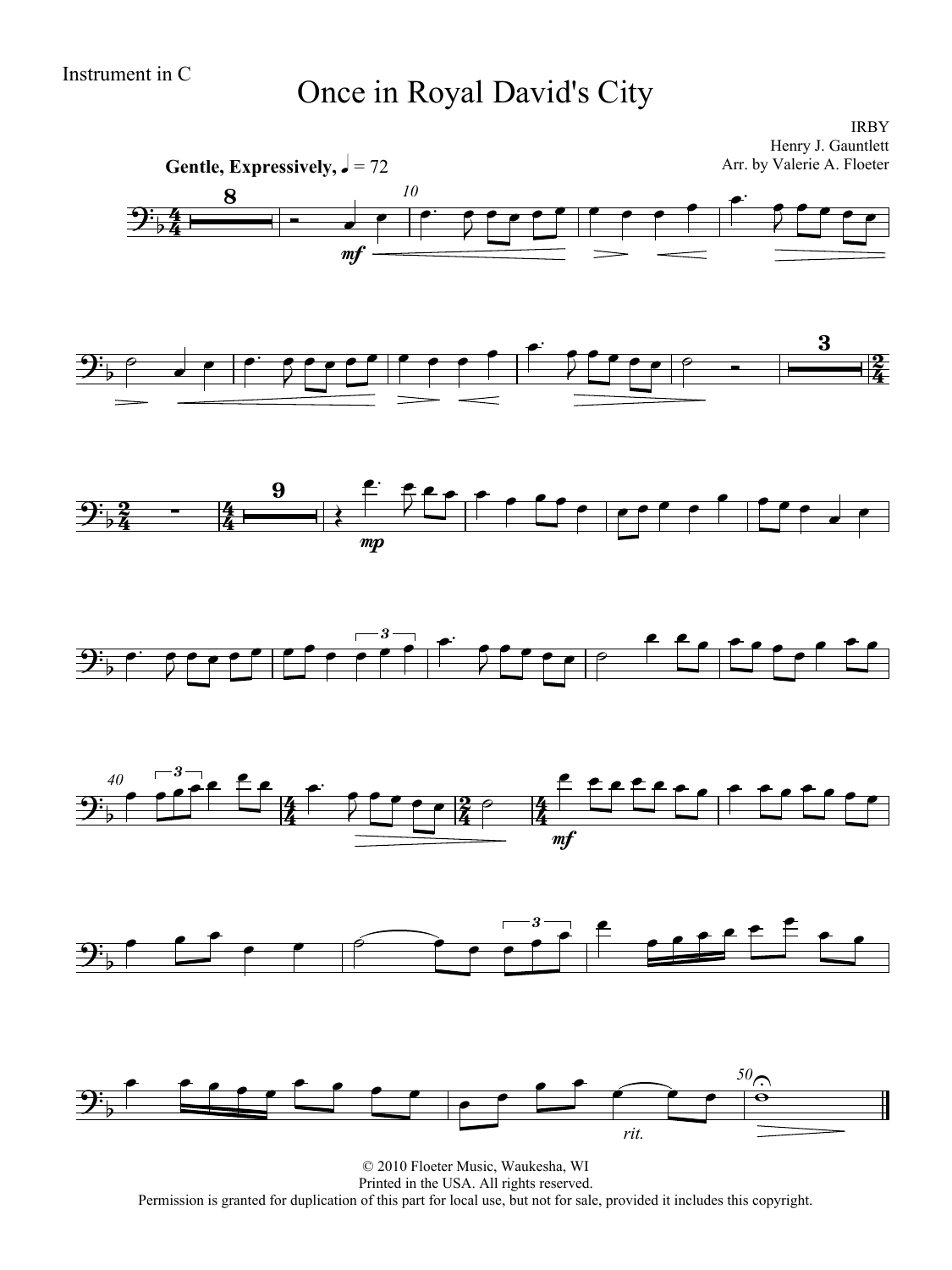#### Savior of the Nations, Come



© 2010 Floeter Music, Waukesha, WI Printed in the USA. All rights reserved. Permission is granted for duplication of this part for local use, but not for sale, provided it includes this copyright.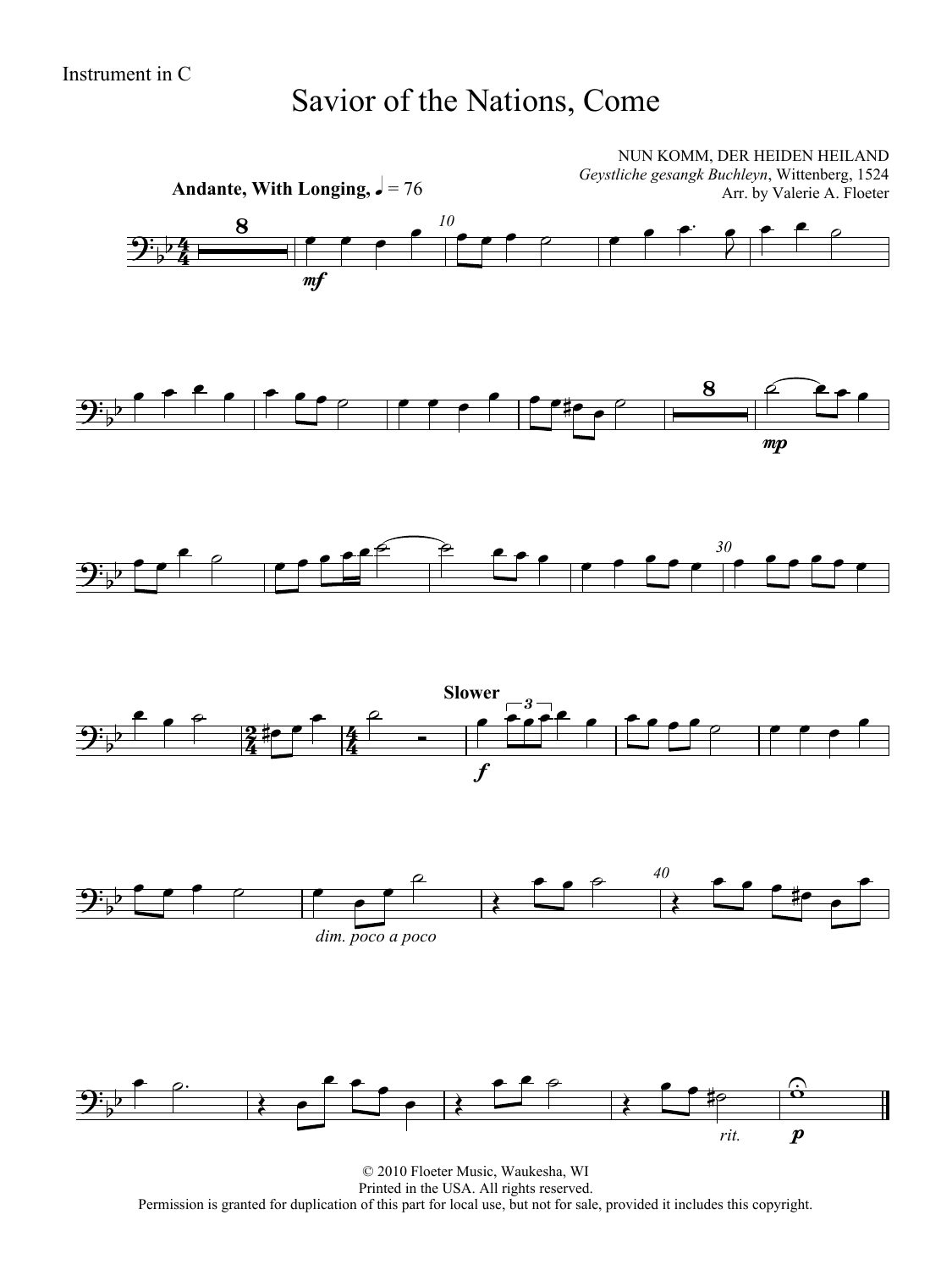# Instrument in C<br>Stricken, Smitten, and Afflicted

O MEIN JESU, ICH MUSS STERBEN

*Geistliche Volkslieder*, Paderborn, 1850 Arr. by Valerie A. Floeter Andante,  $\frac{1}{2} = 96$  $\epsilon$   $\epsilon$   $\overrightarrow{ }$  $\overline{\phantom{a}}$  $\overline{\phantom{a}}$  $\mathbf{\mathcal{P}}$  , <u>3</u>  $\overline{\bullet}$  $\overline{2}$  $\overline{\mathbf{p}}$  $\frac{1}{2}$  $\overline{2}$  $\frac{3}{4}$  $\frac{1}{2}$ mf  $\theta$   $\theta$   $\theta$   $\theta$   $\theta$   $\theta$   $\theta$   $\theta$  $\theta$   $\theta$  $\bullet$   $\bullet$   $\bullet$   $\bullet$   $\circ$   $\bullet$   $\bullet$   $\bullet$ *10*  $\begin{array}{cc} \bullet & \bullet & \bullet \\ \hline & \bullet & \bullet \\ \hline & \bullet & \bullet \end{array}$  $\mathbf{\mathcal{\hat{F}}}_{\flat}$  $\overline{b}$  $\frac{1}{2}$  $\overline{b}$ mp *20*  $\rightarrow$  $\bullet$   $\bullet$   $\bullet$   $\bullet$   $\bullet$   $\bullet$  $\frac{20}{7}$  $\overline{b}$  $\frac{1}{2}$  $\overline{\star}$  $\frac{1}{\sqrt{2}}$  $\frac{1}{2}$ mp  $\epsilon$   $\epsilon$  $\frac{1}{\sqrt{1-\frac{1}{\sqrt{1-\frac{1}{\sqrt{1-\frac{1}{\sqrt{1-\frac{1}{\sqrt{1-\frac{1}{\sqrt{1-\frac{1}{\sqrt{1-\frac{1}{\sqrt{1-\frac{1}{\sqrt{1-\frac{1}{\sqrt{1-\frac{1}{\sqrt{1-\frac{1}{\sqrt{1-\frac{1}{\sqrt{1-\frac{1}{\sqrt{1-\frac{1}{\sqrt{1-\frac{1}{\sqrt{1-\frac{1}{\sqrt{1-\frac{1}{\sqrt{1-\frac{1}{\sqrt{1-\frac{1}{\sqrt{1-\frac{1}{\sqrt{1-\frac{1}{\sqrt{1-\frac{1}{\sqrt{1-\frac{1}{\sqrt{1-\frac{1$  $\overrightarrow{ }$  $\frac{1}{2}$  ,  $\frac{1}{2}$  ,  $\frac{1}{2}$  ,  $\frac{1}{2}$  ,  $\frac{1}{2}$  $\overline{\phantom{a}}$  $\overline{\bullet}$  $\overline{b}$  $\frac{1}{2}$   $\frac{1}{2}$   $\frac{1}{2}$  $\frac{1}{\sqrt{2}}$  $\overline{2}$  $\frac{1}{2}$ mp e<br>Fr  $\frac{1}{\sqrt{1-\frac{1}{\sqrt{1-\frac{1}{\sqrt{1-\frac{1}{\sqrt{1-\frac{1}{\sqrt{1-\frac{1}{\sqrt{1-\frac{1}{\sqrt{1-\frac{1}{\sqrt{1-\frac{1}{\sqrt{1-\frac{1}{\sqrt{1-\frac{1}{\sqrt{1-\frac{1}{\sqrt{1-\frac{1}{\sqrt{1-\frac{1}{\sqrt{1-\frac{1}{\sqrt{1-\frac{1}{\sqrt{1-\frac{1}{\sqrt{1-\frac{1}{\sqrt{1-\frac{1}{\sqrt{1-\frac{1}{\sqrt{1-\frac{1}{\sqrt{1-\frac{1}{\sqrt{1-\frac{1}{\sqrt{1-\frac{1}{\sqrt{1-\frac{1$  $\frac{1}{\sqrt{1-\frac{1}{\sqrt{1-\frac{1}{\sqrt{1-\frac{1}{\sqrt{1-\frac{1}{\sqrt{1-\frac{1}{\sqrt{1-\frac{1}{\sqrt{1-\frac{1}{\sqrt{1-\frac{1}{\sqrt{1-\frac{1}{\sqrt{1-\frac{1}{\sqrt{1-\frac{1}{\sqrt{1-\frac{1}{\sqrt{1-\frac{1}{\sqrt{1-\frac{1}{\sqrt{1-\frac{1}{\sqrt{1-\frac{1}{\sqrt{1-\frac{1}{\sqrt{1-\frac{1}{\sqrt{1-\frac{1}{\sqrt{1-\frac{1}{\sqrt{1-\frac{1}{\sqrt{1-\frac{1}{\sqrt{1-\frac{1}{\sqrt{1-\frac{1$ *30*  $\overline{\phantom{a}}$  $\overrightarrow{e}$   $\overrightarrow{e}$   $\overrightarrow{e}$   $\overrightarrow{e}$   $\overrightarrow{e}$   $\overrightarrow{e}$   $\overrightarrow{e}$  $\mathbf{\mathcal{P}}$  $\frac{1}{2}$  $\overline{b}$  $\frac{1}{2}$ mf *40*  $\frac{40}{5}$  , and the state of the state of the  $\frac{40}{5}$ 3  $\mathbf{\mathcal{\hat{F}}}_{\flat}$  $\frac{1}{2}$ E  $\frac{1}{2}$  $\bullet \bullet \bullet \bullet$ *50*  $\mathbf{\mathcal{\hat{F}}}_{\flat}$  $\overline{b}$  $\bar{z}$  $\overline{b}$  =  $\frac{1}{2}$ mp  $m<sub>l</sub>$  $\bullet$   $\bullet$   $\bullet$   $\bullet$   $\bullet$   $\bullet$ 3  $\begin{array}{c} \overline{\phantom{a}}^3 \ \overline{\phantom{a}}^3 \ \overline{\phantom{a}}^5 \end{array}$  $\overline{\mathbf{G}_{\mathbf{b}}^{\mathbf{B}}}$ Ż  $\frac{1}{2}$  $\frac{1}{2}$  $\frac{1}{2}$  $\hat{2}$  $\stackrel{\bullet}{\equiv}$  if  $\stackrel{\bullet}{\equiv}$   $\stackrel{\bullet}{\rightarrow}$  if <u>نجا</u> ।<br>प⊉  $\begin{array}{c} \bullet \end{array}$   $\begin{array}{c} \bullet \end{array}$   $\begin{array}{c} \bullet \end{array}$   $\begin{array}{c} \bullet \end{array}$  $\bullet$   $\bullet$   $\bullet$  $\bullet$  $\mathbf{\mathcal{\hat{F}}}_{\flat}$  $\overline{b}$  $\frac{1}{2}$  $\sum_{i=1}^{n}$  $\frac{1}{2}$ *rit.*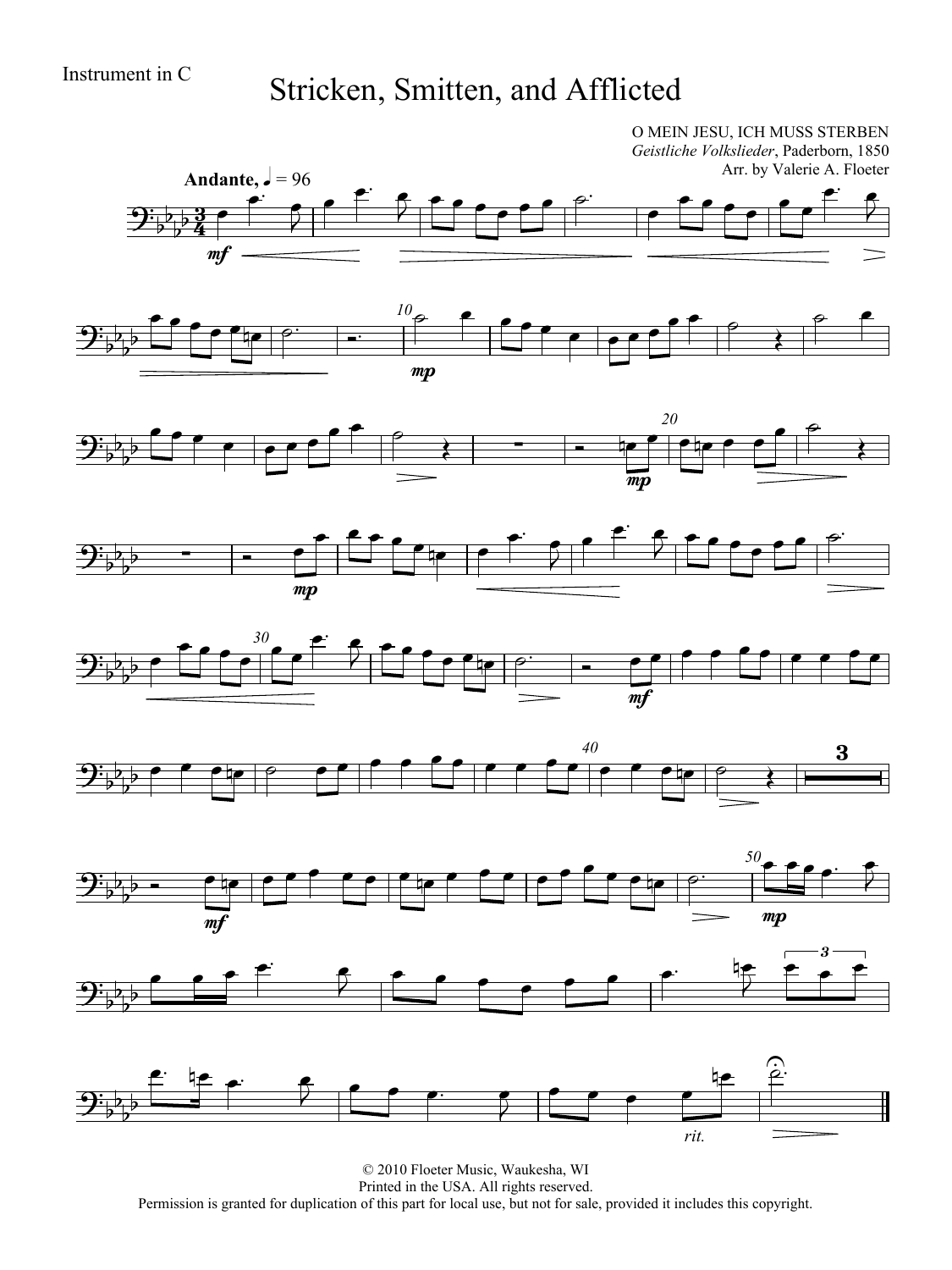## May God the Father of Our Lord

TALLIS' CANON Thomas Tallis Arr. by Valerie A. Floeter



Printed in the USA. All rights reserved.

Permission is granted for duplication of this part for local use, but not for sale, provided it includes this copyright.